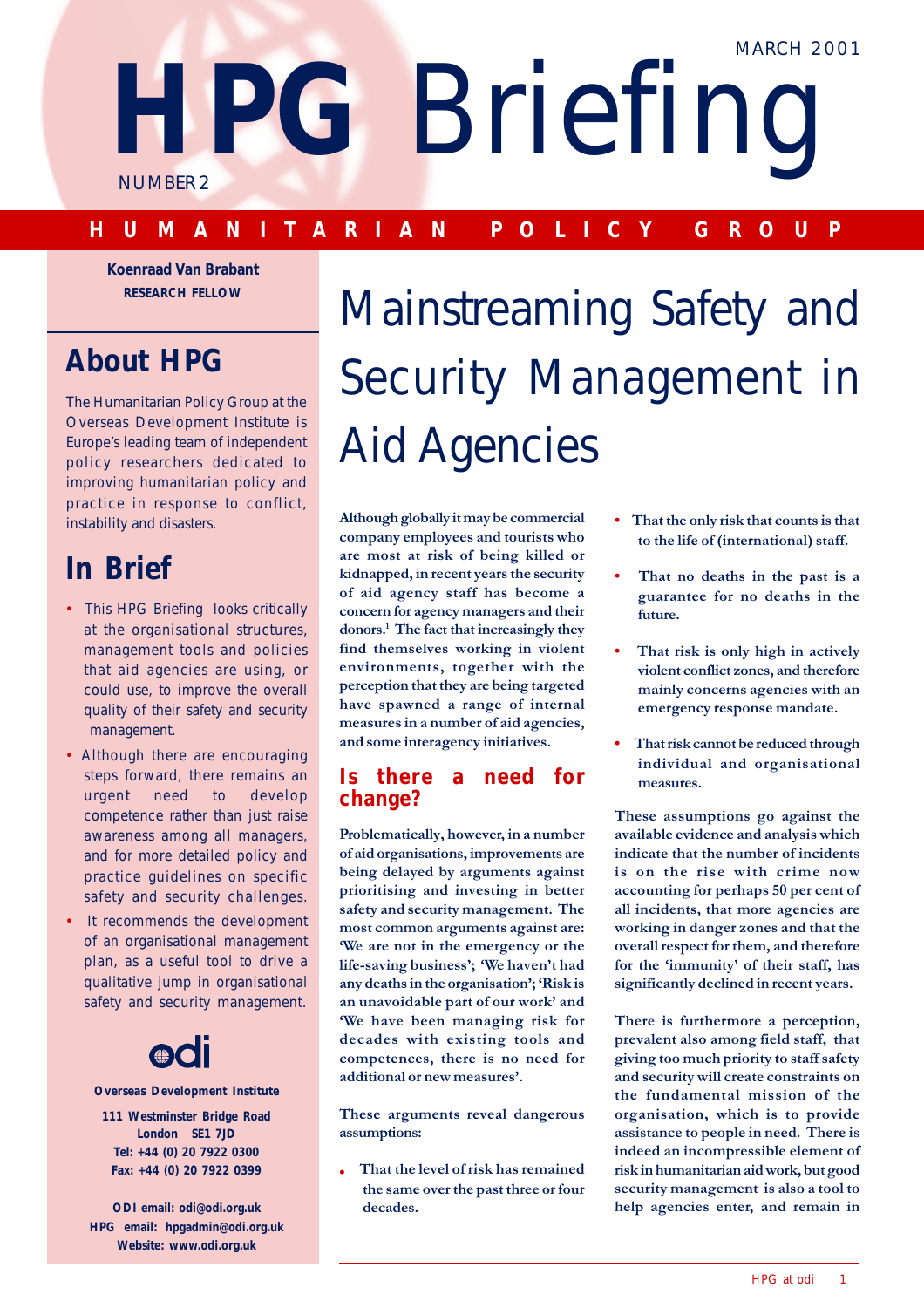danger zones, while the loss of assets and especially staff, through accident or incident, impairs the ability of the agency to provide assistance. At higher organisational levels, such laudable emphasis on being operational can also hide an institutional self-interest in market share, visibility and cash flow, at the expense of staff safety and security.

Recent research, based on consultations with 20 agencies, has provided an opportunity to review what organisational steps are being undertaken to improve safety and security management, what has worked well and what less well and why, and where more focused efforts might continue to be required. This paper summarises the main findings<sup>2</sup>.

# What management tools can be used?

Effecting organisational improvement requires a forum at headquarters where the discussions can take place. An ad*hoc* working group can do the job but the question arises: what happens when it dissolves? That problem can be overcome by a standing working group on safety and security, to drive the organisational initiatives and monitor their implementation. For it to be effective, senior management needs to be represented on it. Organisations that have achieved a strong safety and security culture can rely on regular senior management team and operations team meetings. But the attitude of the executive director remains crucial: 'safety and security does not start with the type of staff member you recruit, it starts with the type of chief executive officer you recruit' as one aid worker put it.

A common understanding needs to be created around 'safety' and 'security' and what security concept is appropriate for aid organisations. Safety (accidents and health) and security (acts of violence) can both be subsumed under the concept of 'risk management'. But while there is significant complementarity between measures to improve safety and measures to improve security, they are not identical, and

#### **BOX 1: Different organisational security concepts**

A corporate security concept: Security here has connotations of site protection, protection of confidential corporate information, VIP protection of executives and protecting the organisation from liability through insurance and legal clauses.

A technical-defensive security concept: This has connotations of protective procedures (no-go areas, curfew times, convoy driving, checking-in of visitors) and protective devices (helmets, flak jackets, barbed wire, radios).

A multi-dimensional security concept: This is much more holistic and brings into play the values and principles of the organisation, its mandate and mission, contextual analysis and scenario monitoring, positioning among and relating to a multitude of actors in a particular context, the nature and design of the field programmes and the way the organisation manages all of its staff

focusing only on one or the other would leave dangerous omissions. After an initial emphasis on security, staff safety is now gaining renewed attention. Equally important, however, is the understanding by senior management of what would constitute an appropriate 'security concept' for an aid agency (see Box 1).

Few agencies currently have a safety and security policy. An argument against is that developing policy creates more bureaucracy. But there are more powerful arguments for putting things on paper: a stated policy makes safety and security management a corporate responsibility rather than an operational issue. It then obliges management to act, and legitimises the allocation of staff time and other resources. It also reduces inconsistency in organisational practices.

A key management question will be how to finance improvements in safety and security? There are some direct costs: insurance, equipment, training and staff salaries constitute the major budget lines for safety and security expenditure. Other costs, such as mainstreaming safety and security in the staff assignment cycle (see below) are marginal. Only a few organisations have already reached the point where safety and security expenditures are habitually written into operational budgets. Even then, some reserve fund will have to be kept at headquarters to cover unexpected and nonbudgeted requirements, and some headquarters capacity will have to be covered from core funding. Many agencies have found donors to be fairly receptive to funding security requirements, although wider awareness-raising among the range of donors is still required. At the same time there have been instances where agencies perceived some donors to be making a link between security and funding, as leverage for influencing where agencies can and cannot go. Agencies rightfully resist such 'politics of security', whether by institutional donors or by host governments. But such assertion of agency independence cannot be an excuse not to manage the safety and security of staff in a professional way and donors can legitimately ask potential operating partners to demonstrate that they have that competence. At the same time, staff safety and security are also a direct concern for donors with their own field personnel, such as the US DART teams, the ECHO correspondents, the Swiss Disaster Relief Corps and the UK's Crown Agent operations.

Improved safety and security management, however, also bring 'savings', possibly on the cost of insurance premiums, assets preserved rather than lost, accidents and incidents avoided or having reduced impact. The perceived trend is also for legislation about employer's responsibilities becoming more demanding, and more litigation from former aid workers or their relatives. The cost-benefit calculation therefore seems to be changing in favour of more investment in safety and security management.

A useful tool is an organisational safety and security review. This can be conducted by in-house staff or by external consultants. It will only be effective if there is top-level management commitment to follow up on the recommendations.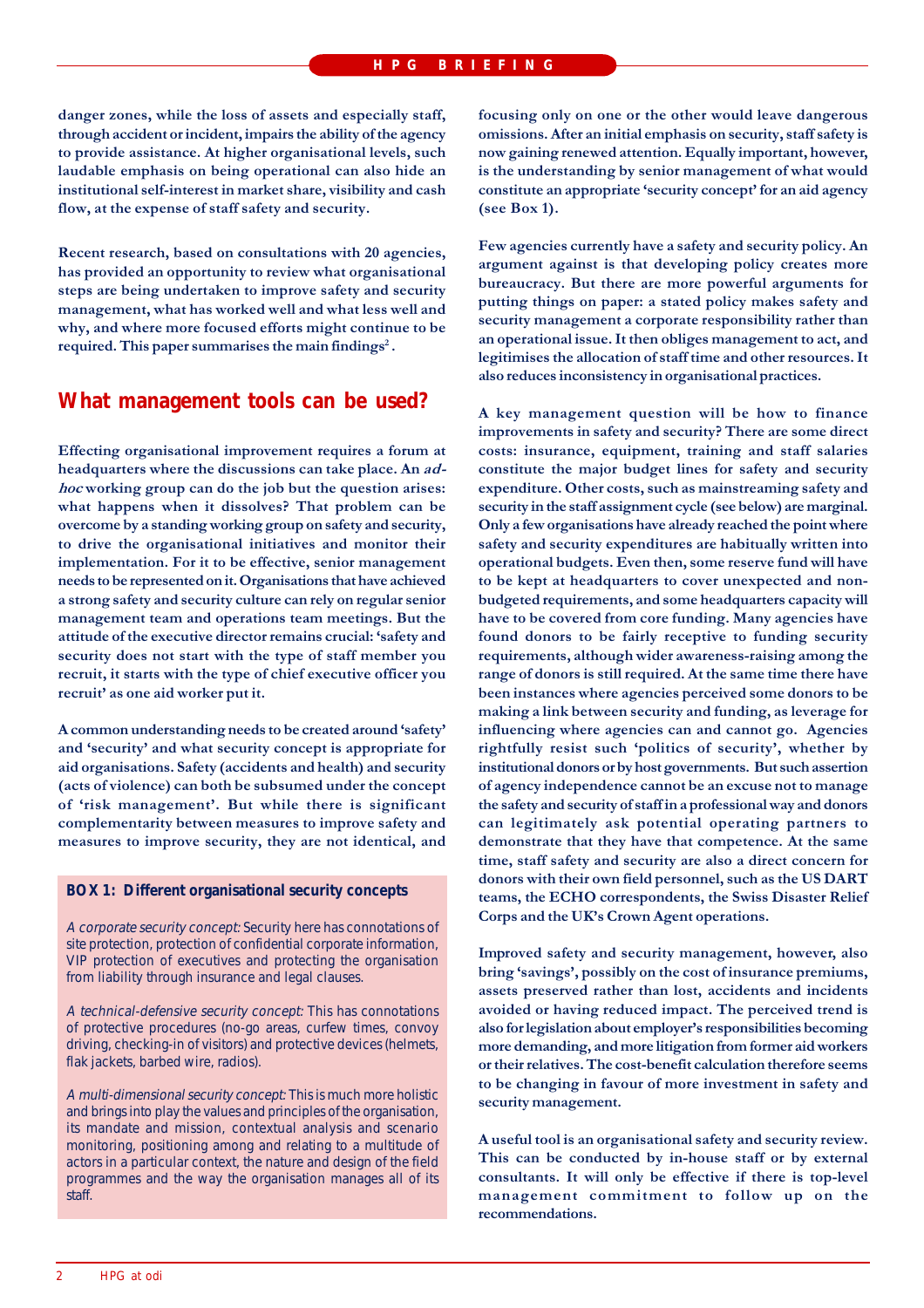#### **BOX 2 Suggested content of a security policy**

General introduction, definitions and basic principles:

- a general statement acknowledging risk in aid work;
- a clarification of what is meant by safety and security;
- a general statement that individual staff members and the organisation have a responsibility to try and reduce risk, and that the organisation commits itself to do so;
- basic principles in the organisation's philosophy and practice with regard to security management (the pillars of its safety and security philosophy and practice);
- a statement on the weighting of potentially conflicting objectives, e.g. assisting people in need versus security; witnessing/public advocacy and security; gender policy and security policy; the security of personnel versus that of assets; and
- the status of the document.

#### Basic principles in the relationship to external actors:

- a statement on the basic position of the organisation towards national laws and local culture and customs; • a statement of basic principles that will inform the organisation's position with regard to the national authorities, armed protection and the use of private security companies, as seen through the lens of safety and security; and
- exception clauses to the previous paragraph on the basic position, indicating who is authorised to agree a departure from it in special cases.

#### Basic principles in the relationship between individual staff and the organisation:

- A statement on the responsibilities and freedoms of individual staff members, notably with regard to the right not to go into a danger zone or to withdraw themselves from such without prejudice to their careers; the obligation to adhere to the personal code of behaviour; the obligation to report incidents and to alert other agencies to potential threats; the mandatory nature of security guidelines and disciplinary action in case of breach.
- A statement on the responsibilities and obligations that the organisation accepts with regard to the security of their staff, referring to:
	- a commitment to include a risk assessment in any general assessment;
	- who decides on going into/returning to a danger zone;
	- who decides on withdrawal from a danger zone;
	- a commitment to develop competence in security management/incident survival;
	- the need for security planning and crisis preparedness;
	- the responsibility of management, and the fact that tasks can be delegated but not responsibility;
	- a commitment to incident analysis;
	- a commitment to provide insurance cover;
	- a commitment to manage stress (also cumulative stress);
	- a commitment to provide full medical and psycho-social support;
	- the extent of the organisation's commitment in case of arrest, abduction, sexual assault to the staff member concerned and his/her family;
	- the extent of the organisation's commitment to nationally recruited staff.

As a rule, guidelines should be separated from a policy statement.

# **What management structures are being used?**

Three types of managerial set-up for strengthening safety and security are in vogue:

- the management-line model, where safety and security are located, with other general management responsibilities, within the operational-line management between headquarters (HQ) and the field. A frequent problem for line managers here is the lack of time and sometimes of sufficient competence;
- the specialist security officer model, where one or more such posts are created at headquarters and in the field, often outside and subordinate to the line management. A

frequent problem here is the lack of interest or competence among line managers, who can ignore or override the 'advice' of a security officer;

• the security adviser model, where the responsibility for security management lies within the management line, but where there are one or more security advisers at  ${\rm HQ}$ level, who play a proactive and reactive support role for the organisation as a whole, and for specific field offices.

Security expertise in headquarters is usually located in the operations department, although in multi-mandate agencies it is often found in the emergencies or disaster response departments. The latter should be questioned. Safety and security risks may be highest in conflict areas, but are not absent from 'developmental' situations. Landmines and unexploded ordnance, for example, can remain a threat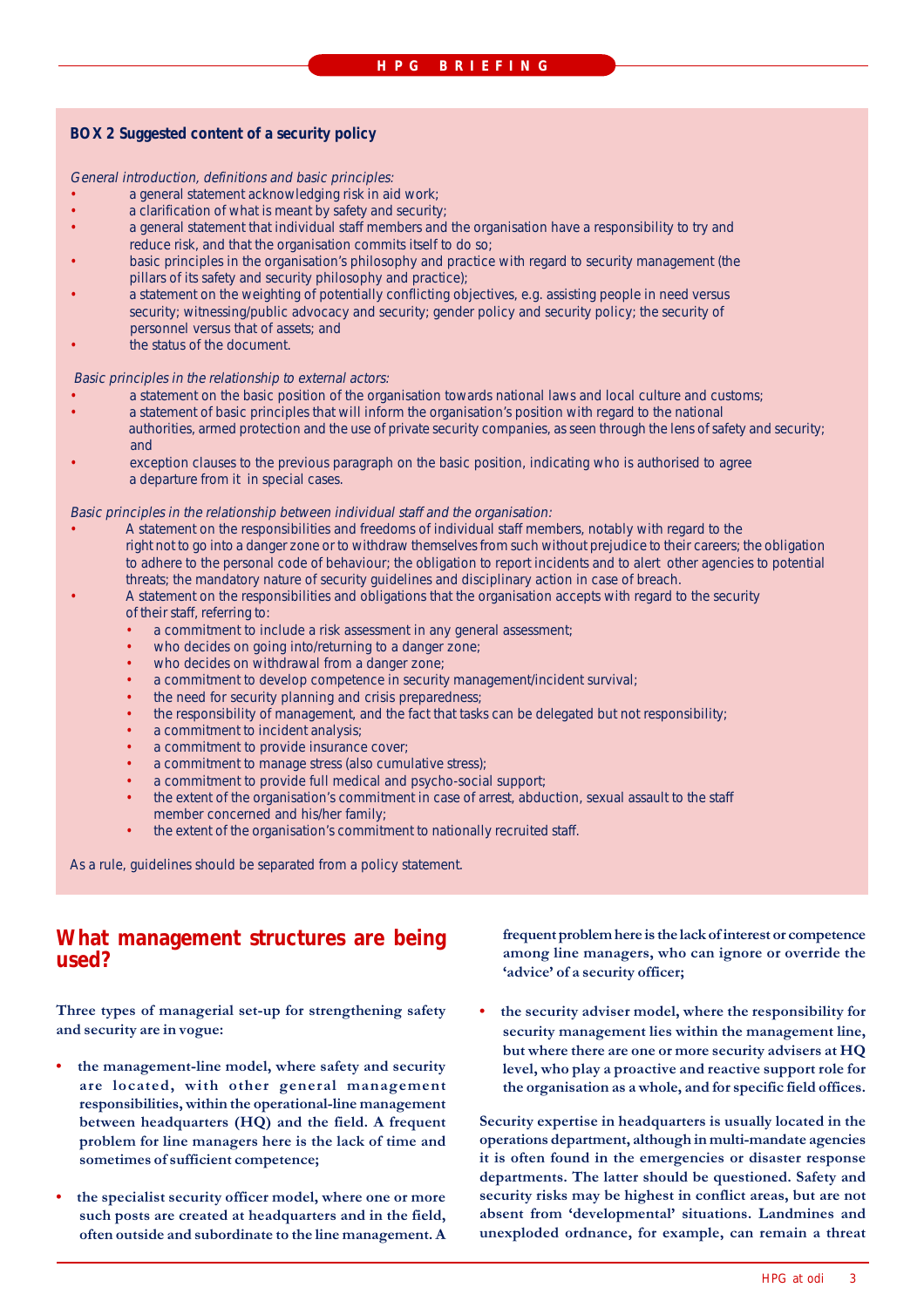decades after a conflict has ended, and not infrequently there is a higher incidence of crime in so-called 'stable' situations. Complementing the security expertise may be a health and safety officer. Such a post is more often located in the human resources department, although there are organisations that put this post, together with in-house stress counsellors, also in operations. The human resource department has a very important role to play in ensuring safety and security standards in the organisation, and needs to be actively involved.

Good safety and security management requires clarity about authority and responsibility, the lines of communication and decision-making. Good practice holds that authority and responsibility are vested in line managers, and that safety and security are managed 'close to the ground'. Decentralised organisations are at risk, however, of losing overall organisational consistency, and the checks-and-balances function of HQ. At field level, not infrequently, safety and security-related tasks are delegated to other staff, notably logisticians, a field security officer or administrators. Such delegation of tasks, however, should not result in an abdication of responsibility by the head of the field operations. The more 'focal points' on safety and security there are in HQ and in the field, in principle to support the line managers, the more important it then becomes to maintain streamlined communications, so that managers can retain the overview and the responsibility for decisions.

# How can personnel management be improved?

Aid organisations are beginning to acknowledge more formally their general responsibility for the safety and security of their staff. Spelling out the detailed commitments of the organisation, particularly also where it comes to staff members that are victims of kidnapping or sexual aggression, or who become disabled as the result of accident or incident, will increase staff trust and loyalty to the organisation. Attention in any case must be paid to evolving legal requirements of employers, and to legislation relevant to national staff. It is doubtful that making staff sign a statement that they will not hold any claims against the organisation in case of incident or accident is morally and legally defensible.

At the same time, some organisations are also clarifying their expectations of individual staff members. In principle, staff have the liberty to refuse to be deployed in a risk zone, but repeated refusals would also suggest that the individual and the organisation must part ways. Organisations are also increasingly stressing that observance of security rules is mandatory and that breaching them can give rise to disciplinary action, including obligatory repatriation. A fairly recent development is the clarification by several agencies that staff members need to behave responsibly and respectfully 24 hours a day and seven days a week, and not just during office hours. Personal behaviour can directly (for example, drunken driving) or indirectly (for example, provocative arrogance, cultural disrespect, bringing prostitutes into the premises) put at risk the staff member or colleagues, or may negatively affect the image and reputation of the organisation. Some organisations are now formalising this in a code of personal behaviour. The scope and formulation of such a personal code will be a discussion point for management.

Increasingly safety and security consciousness is being introduced in the various steps of the assignment cycle. Explicit enquiry and testing of applicants about their attitudes to risk and risk management can be introduced in the recruitment process, including recruitment of candidates for senior staff positions. Agency policies, practices and expectations on safety and security can be addressed in an induction course. Pre-departure briefing and in-country arrival briefing for international staff should cover the context, the general pattern of threats and risks and the risk-reduction measures in place. Some agencies have decided to be very open about the risks that staff members may face. At any stage in the assignment, staff members retain the liberty to withdraw if they feel that the risk is more than they can cope with. Post-deployment or end-of-contract debriefings, for international but also for national staff, are an opportunity to check the individual's well-being, but also to learn from such feedback on the organisational management of risk.

Many surveys confirm that staff experience stress as a major concern. In the organisational responses so far, however, the emphasis is often more on the more visible post-traumatic or critical incident-related stress than on cumulative stress which can lead to burn-out. There is also very limited awareness, let alone attention to, perhaps significant cultural differences in the experience of stress and approaches to stress reduction.

Unfortunately the fact remains that the safety and security of national staff in general remains a conspicuous weakness, compounded by a resistance to face the issue. Clarity of thinking is not helped by the automatic association — and reduction - of that concern to the issue of evacuation. This can make agencies overlook the fact that national staff also face health and safety hazards, and can be at risk from landmines, armed robbery, ambush, hostage taking and sexual assault. Given that the global trend in staffing is for more national and fewer international staff, a change in attitude and more constructive thinking are urgently required. Among the more progressive practices already being adopted are more detailed vulnerability and risk analysis, differentiation between international and national staff and categories of national staff; insurance cover and training opportunities for national staff as well, and the articulation of basic policy principles that confirm the responsibility of the organisation to care for their national staff where these face risk or suffer because of their work. Some organisations also offer social benefits for national staff who suffer accident or incident.

# What operational reinforcements are required?

The necessity to carry out risk assessment as part of the very first needs assessment, prior to going into or returning to a danger zone, is gradually being recognised. This marks a slow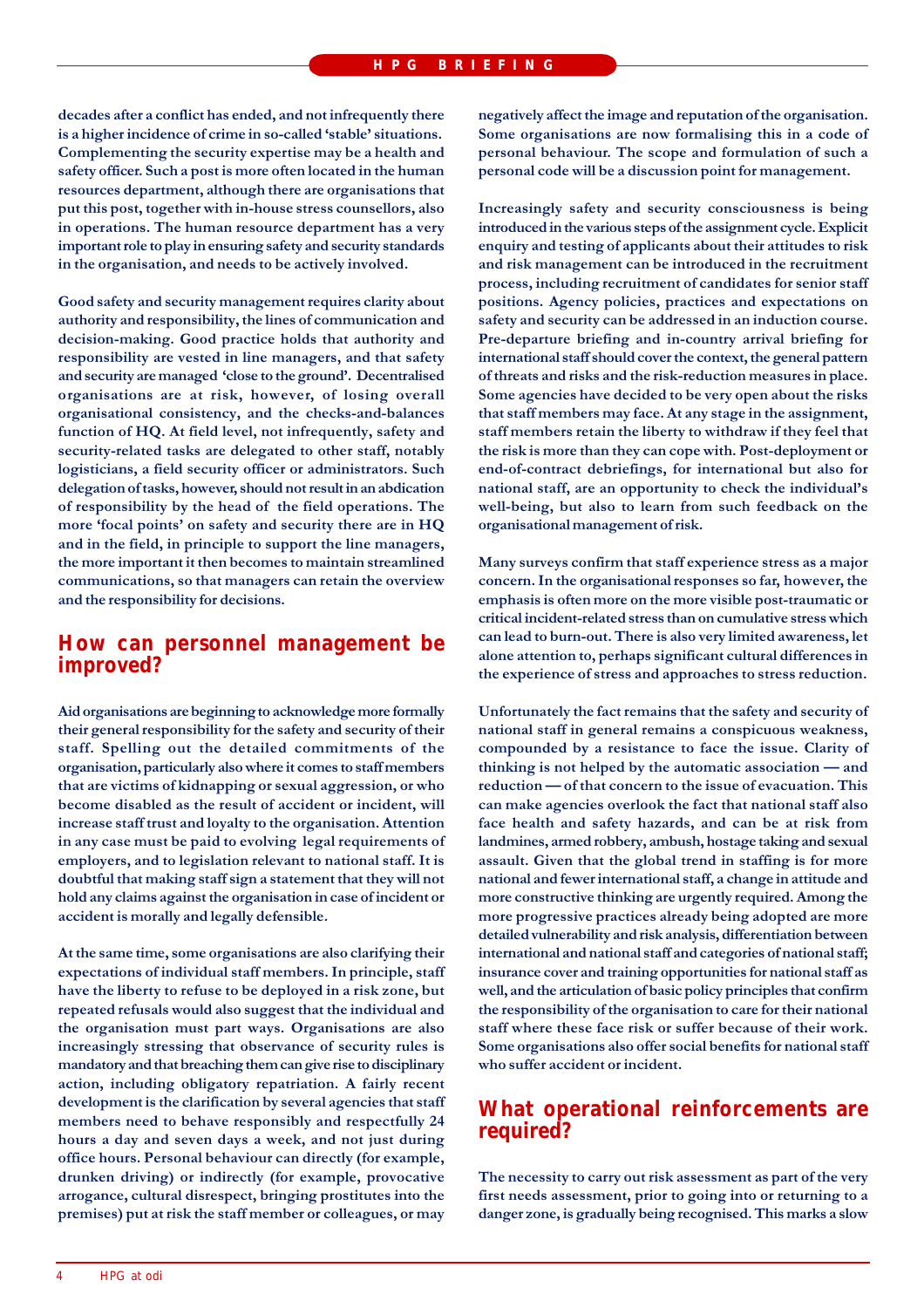change in organisational culture with risk awareness and risk management introducing some caution into a sector with a competitive and action-oriented mentality, where all caution is sometimes thrown to the wind. Most agencies recognise that their competence at risk assessment remains very limited.

The security plan has historically been the pillar of the security management of many aid agencies. In practice, its production often mainly fulfilled an administrative requirement and the plan remained a dead document with little effective reduction of risk.<sup>3</sup> Having identified the problem, more agencies are now developing guidelines for security planning against a generic template that needs to be adapted locally, putting more emphasis on the planning process and on a team approach. Those most advanced in security management, however, see the security plan only as one tool among many. Maintaining alertness, active monitoring of the environment, proactive scenario thinking, analysing incidents, strengthening of awareness, competence and discipline are other important components. The emphasis is on a management plan for security, at HQ and at field level, rather than on the security plan.

In only a few agencies are HQ staff confident that they know about almost all incidents. The most common view is that HQ is likely to hear about serious incidents, but by no means all. And in quite a few agencies there is considerable underreporting. There are obstacles to incident reporting that are more related to the individual, but there are also disincentives against reporting in some organisations. The most common ones are concern about subsequent HQ interference in the programme or damage to one's career prospects if an incident is seen as management failure. If there is room for improvement in incident reporting, there is a major gap with regard to incident analysis. While this offers the best learning opportunity, it is seldom done and even then rarely documented. Equally problematic is the sharing of incident reports between agencies. This seems a minimum obligation for the purpose of sounding the collective alert, but obtaining a fuller picture on security incidents is necessary for proper threat and risk assessment.

Safety and security measures reduce risk, but cannot of course fully eliminate it. So 'crises' may occur. Some organisations have thought through their crisis preparedness, but others have yet to identify who would or should participate in a crisis management team at HQ or how certain types of crisis should be managed. Steps towards better crisis preparedness would include: a clear definition of what constitutes a crisis, 24-hour communication with HQ through a system of:

- duty officers who are clear about the parameters of their decision-making authority;
- the proactive identification of core members of a crisis management team (with identified substitutes in case a member is unavailable); and
- some training of the crisis management team with role plays and simulations.

There are generic characteristics of crisis management, but also specifics depending on the type of incident. Recently, the risk of kidnapping has drawn considerable attention, and several agencies have called on external expertise for advice on how best to manage such situations. In contrast, sexual assault and rape remain largely neglected, although there must be as many, if not more, of these incidents. There is significant confusion about the management of this latter threat and of such incidents, which is not helped by treating the risk as a taboo or adopting an attitude of 'what can be done about it?'. Where the risk is beginning to be acknowledged the management responses frequently approach it from another angle: in the context of sexual harassment or as a type of traumatic incident for which counselling is offered. This is grossly inadequate. Field managers need to be given practical guidance on immediate rape response, which will have to take place before any professional post-traumatic incident counselling can be mobilised.<sup>4</sup>

Safe sex, to protect staff from sexually transmitted diseases, is now explicitly addressed by many agencies. Several organisations ensure that condoms are always available to national and international staff in the field, and can be obtained discreetly. For some religious organisations, this has not been possible. They limit themselves to advising staff to use condoms.

# To what extent agency autonomy?

The analysis of security incidents and of practical security management at field level indicates a fair degree of interdependence between agencies. There is significant scope for more interagency collaboration to develop greater competence in safety and security management. Yet the most emphatic message of aid organisations is their insistence on retaining full autonomy. That is legitimate inasmuch as they have the formal responsibility for staff. But it should not blind people to areas where collaboration is possible, beneficial or even actively required.

Although international agencies often work with and through local governmental or non-governmental partners, that relationship, when it comes to safety and security management, has yet to receive focused attention. Existing attitudes range from 'this is not our concern' to 'a genuine partnership requires that we allow them to pursue their own strategies and we are prepared to provide them with capacitybuilding support'. The issue merits further thought for each given situation, and at a general level.

# What factors inhibit or facilitate organisational change?

There is strong convergence of opinion about factors that are felt to be constraints, and those that are experienced as facilitating the improvement of safety and security management. The most important inhibitors are: lack of interest and commitment in top management; an